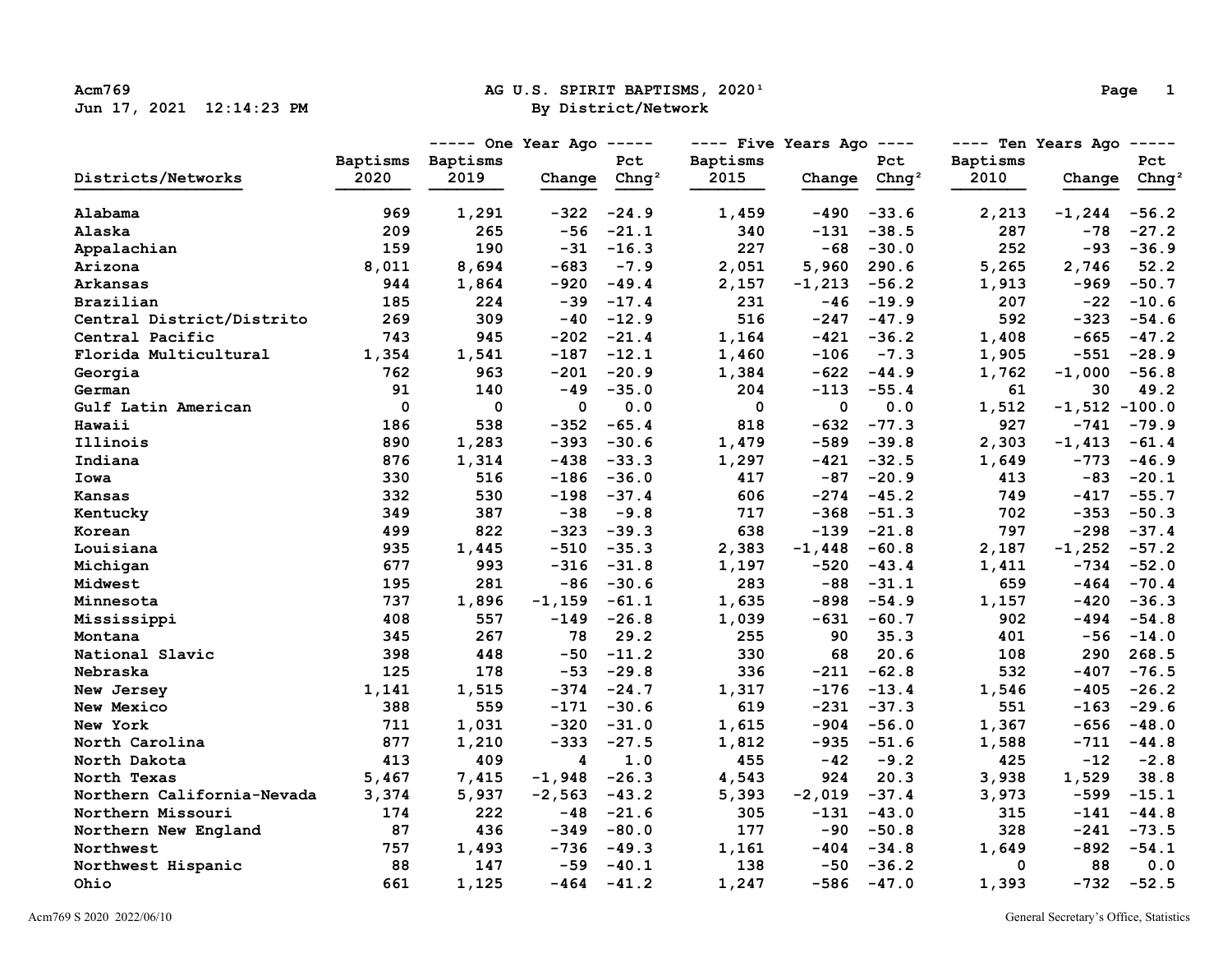### Acm769 **Acm769 AG U.S. SPIRIT BAPTISMS, 2020**<sup>1</sup> **Page 2**<br>  **By District/Network By District(Network**

|                            |          | $---$ One Year Ago $---$ |                 | $---$ Five Years Ago $---$ |          |                          | ---- Ten Years Ago ----- |              |                                                                                                                                                                                                                                                                                                                                                           |                   |
|----------------------------|----------|--------------------------|-----------------|----------------------------|----------|--------------------------|--------------------------|--------------|-----------------------------------------------------------------------------------------------------------------------------------------------------------------------------------------------------------------------------------------------------------------------------------------------------------------------------------------------------------|-------------------|
|                            | Baptisms | Baptisms                 |                 | Pct                        | Baptisms |                          | Pct                      | Baptisms     |                                                                                                                                                                                                                                                                                                                                                           | Pct               |
| Districts/Networks         | 2020     | 2019                     | Change          | Chnq <sup>2</sup>          | 2015     | Change Chng <sup>2</sup> |                          | 2010         | Change<br>-640<br>$-604$<br>$-3,128$<br>$-162$<br>-490<br>$-167$<br>$-1,045$<br>358<br>1,456<br>$-269$<br>319<br>-80<br>$-875$<br>$-159$<br>400<br>$-786$<br>-212<br>$-1,719$<br>$-112$<br>-777<br>$-1,028$<br>461<br>129<br>$-196$<br>$-223$<br>177<br>$-418$<br>25<br>$-4,098$<br>$-4,529$<br>$-1,559$<br>184<br>$-3,157$<br>$-1,561$<br>$-2,166 -28.8$ | Chnq <sup>2</sup> |
| Oklahoma                   | 1,521    | 1,840                    | $-319$          | $-17.3$                    | 2,572    | -1,051                   | $-40.9$                  | 2,161        |                                                                                                                                                                                                                                                                                                                                                           | $-29.6$           |
| Oregon                     | 462      | 662                      | $-200$          | $-30.2$                    | 840      | $-378$                   | $-45.0$                  | 1,066        |                                                                                                                                                                                                                                                                                                                                                           | $-56.7$           |
| Peninsular Florida         | 3,866    | 5,091                    | $-1,225$        | $-24.1$                    | 4,205    | $-339$                   | $-8.1$                   | 6,994        |                                                                                                                                                                                                                                                                                                                                                           | $-44.7$           |
| Pennsylvania-Delaware      | 1,759    | 2,500                    |                 | $-741 - 29.6$              | 2,341    |                          | $-582 -24.9$             | 1,921        |                                                                                                                                                                                                                                                                                                                                                           | $-8.4$            |
| Potomac                    | 1,008    | 1,741                    | -733            | $-42.1$                    | 1,613    |                          | $-605 -37.5$             | 1,498        |                                                                                                                                                                                                                                                                                                                                                           | $-32.7$           |
| Puerto Rico                | 544      | 572                      | $-28$           | $-4.9$                     | 845      |                          | $-301 - 35.6$            | 711          |                                                                                                                                                                                                                                                                                                                                                           | $-23.5$           |
| Rocky Mountain             | 362      | 487                      | $-125$          | $-25.7$                    | 981      |                          | $-619 -63.1$             | 1,407        |                                                                                                                                                                                                                                                                                                                                                           | $-74.3$           |
| Samoan                     | 358      | 371                      | $-13$           | $-3.5$                     | 256      | 102                      | 39.8                     | 0            |                                                                                                                                                                                                                                                                                                                                                           | 0.0               |
| Second Korean              | 59       | 77                       | $-18$           | $-23.4$                    | 85       |                          | $-26 - 30.6$             | 233          |                                                                                                                                                                                                                                                                                                                                                           | $-174 - 74.7$     |
| SoCal Network              | 5,757    | 6,490                    |                 | $-733 - 11.3$              | 4,688    | 1,069                    | 22.8                     | 4,301        |                                                                                                                                                                                                                                                                                                                                                           | 33.9              |
| South Carolina             | 208      | 379                      |                 | $-171 - 45.1$              | 537      |                          | $-329 -61.3$             | 477          |                                                                                                                                                                                                                                                                                                                                                           | $-56.4$           |
| South Central Hispanic     | 319      | 428                      |                 | $-109 -25.5$               | 438      |                          | $-119 -27.2$             | 0            |                                                                                                                                                                                                                                                                                                                                                           | 0.0               |
| South Dakota               | 73       | 165                      | $-92$           | $-55.8$                    | 141      | $-68$                    | $-48.2$                  | 153          |                                                                                                                                                                                                                                                                                                                                                           | $-52.3$           |
| South Texas                | 1,669    | 2,471                    | $-802$          | $-32.5$                    | 2,818    | $-1, 149$                | $-40.8$                  | 2,544        |                                                                                                                                                                                                                                                                                                                                                           | $-34.4$           |
| Southern Idaho             | 186      | 231                      | $-45$           | $-19.5$                    | 269      |                          | $-83 - 30.9$             | 345          |                                                                                                                                                                                                                                                                                                                                                           | $-46.1$           |
| Southern Latin             | 400      | 396                      | 4               | 1.0                        | 314      | 86                       | 27.4                     | $\mathbf{0}$ |                                                                                                                                                                                                                                                                                                                                                           | 0.0               |
| Southern Missouri          | 1,329    | 2,429                    | $-1,100$        | $-45.3$                    | 1,853    |                          | $-524 -28.3$             | 2,115        |                                                                                                                                                                                                                                                                                                                                                           | $-37.2$           |
| Southern New England       | 643      | 878                      |                 | $-235 -26.8$               | 807      |                          | $-164 - 20.3$            | 855          |                                                                                                                                                                                                                                                                                                                                                           | $-24.8$           |
| Southern Pacific           | 1,489    | 2,334                    |                 | $-845 - 36.2$              | 2,665    | $-1, 176$                | $-44.1$                  | 3,208        |                                                                                                                                                                                                                                                                                                                                                           | $-53.6$           |
| Southwest                  | 71       | 81                       | $-10$           | $-12.3$                    | 158      |                          | $-87 - 55.1$             | 183          |                                                                                                                                                                                                                                                                                                                                                           | $-61.2$           |
| Spanish Eastern            | 1,769    | 2,371                    | -602            | $-25.4$                    | 1,942    | $-173$                   | $-8.9$                   | 2,546        |                                                                                                                                                                                                                                                                                                                                                           | $-30.5$           |
| Tennessee                  | 890      | 1,278                    |                 | $-388 - 30.4$              | 1,719    |                          | $-829 - 48.2$            | 1,918        |                                                                                                                                                                                                                                                                                                                                                           | $-53.6$           |
| Texas Gulf Hispanic        | 461      | 548                      |                 | $-87 - 15.9$               | 700      |                          | $-239 -34.1$             | $\mathbf 0$  |                                                                                                                                                                                                                                                                                                                                                           | 0.0               |
| Texas Louisiana Hispanic   | 524      | 589                      | $-65$           | $-11.0$                    | 574      | $-50$                    | $-8.7$                   | 395          |                                                                                                                                                                                                                                                                                                                                                           | 32.7              |
| West Florida               | 469      | 775                      |                 | $-306 - 39.5$              | 955      |                          | $-486 - 50.9$            | 665          |                                                                                                                                                                                                                                                                                                                                                           | $-29.5$           |
| West Texas                 | 193      | 328                      |                 | $-135 - 41.2$              | 440      |                          | $-247 - 56.1$            | 416          |                                                                                                                                                                                                                                                                                                                                                           | $-53.6$           |
| West Texas and Plains      | 177      | 261                      |                 | $-84 - 32.2$               | 248      |                          | $-71 - 28.6$             | 0            |                                                                                                                                                                                                                                                                                                                                                           | 0.0               |
| Wisconsin-Northern Michiga | 612      | 805                      |                 | $-193 -24.0$               | 938      |                          | $-326 -34.8$             | 1,030        |                                                                                                                                                                                                                                                                                                                                                           | $-40.6$           |
| Wyoming                    | 111      | 126                      |                 | $-15 - 11.9$               | 126      |                          | $-15 - 11.9$             | 86           |                                                                                                                                                                                                                                                                                                                                                           | 29.1              |
| Regions                    |          |                          |                 |                            |          |                          |                          |              |                                                                                                                                                                                                                                                                                                                                                           |                   |
| Great Lakes                | 3,612    | 5,292                    | $-1,680 -31.7$  |                            | 6,164    | $-2,552 -41.4$           |                          | 7,710        |                                                                                                                                                                                                                                                                                                                                                           | $-53.2$           |
| Gulf                       | 4,506    | 7,573                    | $-3,067 - 40.5$ |                            | 9,151    | $-4,645 -50.8$           |                          | 9,035        |                                                                                                                                                                                                                                                                                                                                                           | $-50.1$           |
| Language-East Spanish      | 4,262    | 5,161                    |                 | $-899 - 17.4$              | 4,844    |                          | $-582 -12.0$             | 5,821        |                                                                                                                                                                                                                                                                                                                                                           | $-26.8$           |
| Language-Other             | 1,590    | 2,082                    |                 | $-492 -23.6$               | 1,744    | $-154$                   | $-8.8$                   | 1,406        |                                                                                                                                                                                                                                                                                                                                                           | 13.1              |
| Language-West Spanish      | 4,141    | 5,642                    | $-1,501 -26.6$  |                            | 6,601    | $-2,460 -37.3$           |                          | 7,298        |                                                                                                                                                                                                                                                                                                                                                           | $-43.3$           |
| North Central              | 2,464    | 4,191                    | $-1,727 -41.2$  |                            | 4,227    | $-1,763$ $-41.7$         |                          | 4,025        |                                                                                                                                                                                                                                                                                                                                                           | $-38.8$           |
| Northeast                  | 5,349    | 8,101                    | $-2,752 -34.0$  |                            | 7,870    | $-2,521 -32.0$           |                          | 7,515        |                                                                                                                                                                                                                                                                                                                                                           |                   |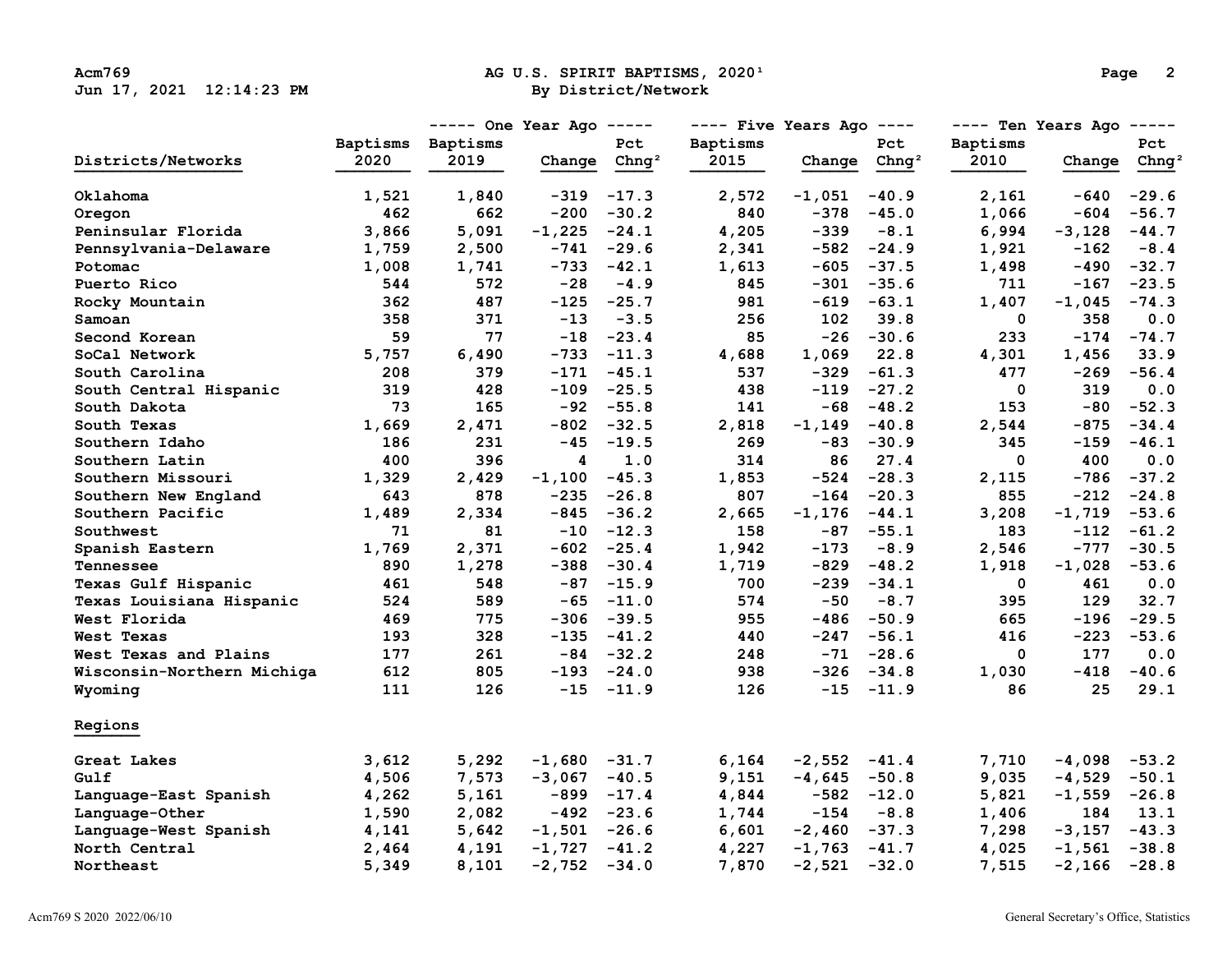Acm769 **Ag U.S. SPIRIT BAPTISMS, 2020**<sup>1</sup> **Page 3 Page 3 Page 3 Page 3 Page 3 Page 3 Page 3 Page 3 Page 3 Page 3 Page 3 Page 3 Page 3 Page 3 Page 3 Page 3 Page 3 Page 3 Page 3 Page 3**

|                             |                 | $---$ One Year Ago $---$ |          |                   | ---- Five Years Ago |           | $- - - - -$       | ---- Ten Years Ago<br>$- - - - - -$ |          |                   |
|-----------------------------|-----------------|--------------------------|----------|-------------------|---------------------|-----------|-------------------|-------------------------------------|----------|-------------------|
|                             | <b>Baptisms</b> | Baptisms                 |          | Pct               | <b>Baptisms</b>     |           | Pct               | <b>Baptisms</b>                     |          | Pct               |
| Districts/Networks          | 2020            | 2019                     | Change   | Chnq <sup>2</sup> | 2015                | Change    | Chnq <sup>2</sup> | 2010                                | Change   | Chnq <sup>2</sup> |
| Northwest                   | 2,070           | 3,044                    | -974     | $-32.0$           | 2,991               | -921      | $-30.8$           | 3,834                               | $-1,764$ | $-46.0$           |
| South Central               | 9,570           | 13,143                   | $-3,573$ | $-27.2$           | 11,598              | $-2,028$  | $-17.5$           | 10,359                              | $-789$   | $-7.6$            |
| Southeast                   | 7,151           | 9,709                    | $-2,558$ | $-26.3$           | 10,352              | $-3,201$  | $-30.9$           | 13,699                              | $-6,548$ | $-47.8$           |
| Southwest                   | 17,690          | 22,146                   | -4,456   | $-20.1$           | 13,931              | 3,759     | 27.0              | 15,873                              | 1,817    | 11.4              |
| National Totals             | 62,405          | 86,084                   | -23,679  | $-27.5$           | 79,473              | $-17,068$ | $-21.5$           | 86,575                              | -24,170  | $-27.9$           |
| Language Districts/Networks | 9,993           | 12,885                   | $-2,892$ | $-22.4$           | 13,189              | $-3,196$  | $-24.2$           | 14,525                              | -4,532   | $-31.2$           |

<sup>1</sup>Data may not include baptisms occurring outside of local church ministries.

 **²"0" denotes percent between -.1 and +.1.**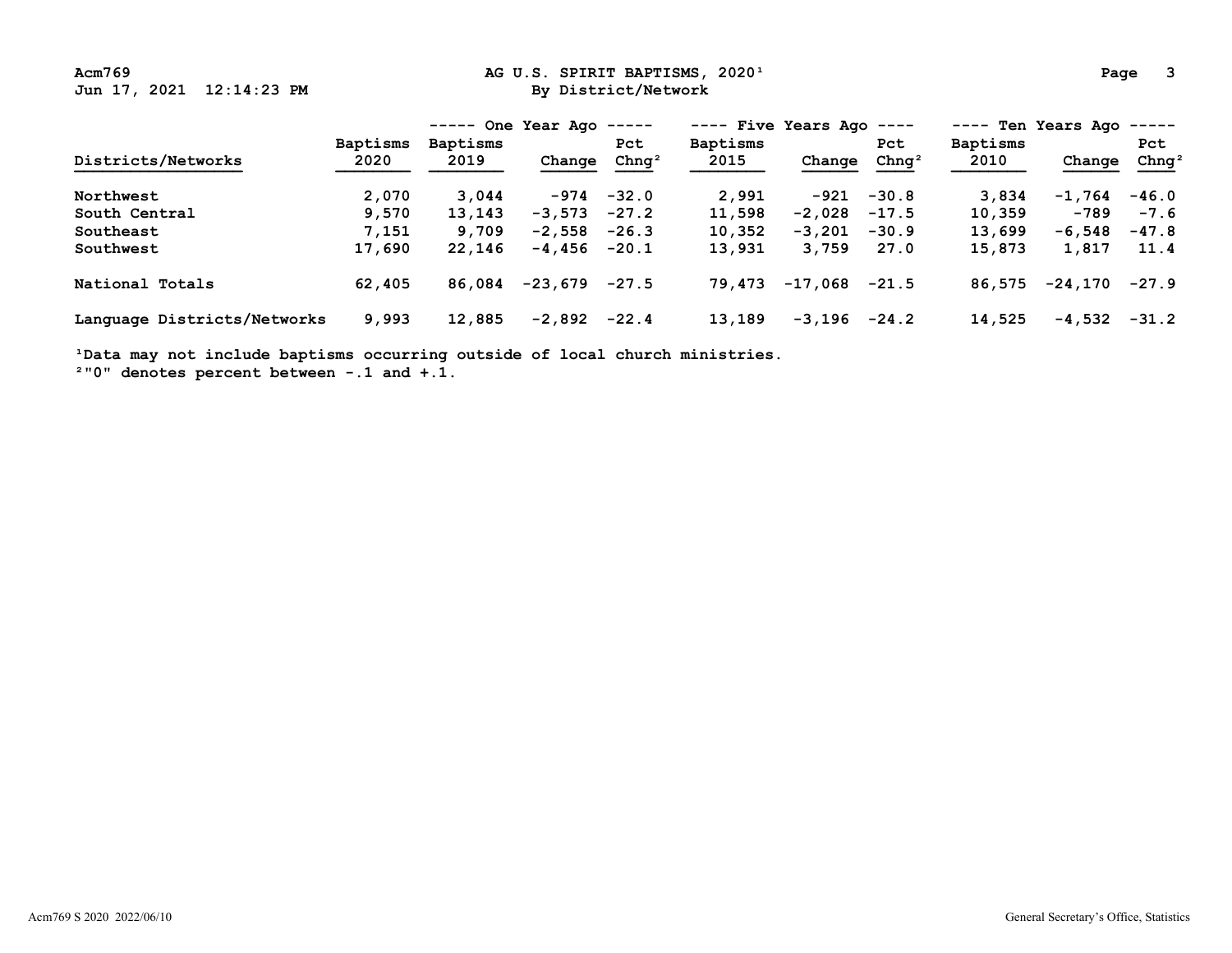# Acm769 **Acm769 AG CHURCHES WITH SPIRIT BAPTISMS, 2020**<sup>1</sup> **Page 4**<br> **By District/Network By District**/Network

|                            |             | ----- One Year Ago<br>$------$ |          |           | $---$ Five Years Ago $---$ |                |                   | ---- Ten Years Ago | $------$       |                   |
|----------------------------|-------------|--------------------------------|----------|-----------|----------------------------|----------------|-------------------|--------------------|----------------|-------------------|
|                            |             |                                |          | Pct       |                            |                | Pct               |                    |                | Pct               |
| Districts/Networks         | 2020        | 2019                           | Change   | Chnq $^2$ | 2015                       | Change         | Chnq <sup>2</sup> | 2010               | Change         | Chng <sup>2</sup> |
| Alabama                    | 125         | 157                            | $-32$    | $-20.4$   | 154                        | -29            | $-18.8$           | 179                | $-54$          | $-30.2$           |
| Alaska                     | 31          | 35                             | $-4$     | $-11.4$   | 40                         | -9             | $-22.5$           | 45                 | $-14$          | $-31.1$           |
| Appalachian                | 41          | 51                             | $-10$    | $-19.6$   | 57                         | $-16$          | $-28.1$           | 61                 | $-20$          | $-32.8$           |
| Arizona                    | 115         | 127                            | $-12$    | $-9.4$    | 148                        | $-33$          | $-22.3$           | 144                | $-29$          | $-20.1$           |
| Arkansas                   | 153         | 207                            | $-54$    | $-26.1$   | 230                        | $-77$          | $-33.5$           | 239                | -86            | $-36.0$           |
| Brazilian                  | 28          | 33                             | $-5$     | $-15.2$   | 34                         | $-6$           | $-17.6$           | 26                 | $\overline{2}$ | 7.7               |
| Central District/Distrito  | 45          | 58                             | $-13$    | $-22.4$   | 76                         | $-31$          | $-40.8$           | 80                 | $-35$          | $-43.8$           |
| Central Pacific            | 65          | 83                             | $-18$    | $-21.7$   | 111                        | $-46$          | $-41.4$           | 131                | $-66$          | $-50.4$           |
| Florida Multicultural      | 92          | 112                            | $-20$    | $-17.9$   | 102                        | $-10$          | $-9.8$            | 133                | $-41$          | $-30.8$           |
| Georgia                    | 85          | 102                            | -17      | $-16.7$   | 122                        | $-37$          | $-30.3$           | 121                | -36            | $-29.8$           |
| German                     | 11          | 16                             | $-5$     | $-31.3$   | 10                         | $\mathbf{1}$   | 10.0              | $7\phantom{.0}$    | 4              | 57.1              |
| Gulf Latin American        | $\mathbf 0$ | 0                              | $\Omega$ | 0.0       | $\mathbf{0}$               | $\Omega$       | 0.0               | 205                |                | $-205 - 100.0$    |
| Hawaii                     | 29          | 34                             | $-5$     | $-14.7$   | 27                         | $\overline{2}$ | 7.4               | 47                 | $-18$          | $-38.3$           |
| Illinois                   | 109         | 145                            | $-36$    | $-24.8$   | 147                        | $-38$          | $-25.9$           | 165                | -56            | $-33.9$           |
| Indiana                    | 115         | 128                            | $-13$    | $-10.2$   | 137                        | $-22$          | $-16.1$           | 156                | $-41$          | $-26.3$           |
| Iowa                       | 36          | 52                             | $-16$    | $-30.8$   | 59                         | $-23$          | $-39.0$           | 63                 | $-27$          | $-42.9$           |
| Kansas                     | 63          | 84                             | $-21$    | $-25.0$   | 76                         | $-13$          | $-17.1$           | 87                 | $-24$          | $-27.6$           |
| Kentucky                   | 60          | 73                             | $-13$    | $-17.8$   | 82                         | $-22$          | $-26.8$           | 98                 | $-38$          | $-38.8$           |
| Korean                     | 35          | 44                             | -9       | $-20.5$   | 58                         | $-23$          | $-39.7$           | 63                 | $-28$          | $-44.4$           |
| Louisiana                  | 90          | 110                            | $-20$    | $-18.2$   | 125                        | $-35$          | $-28.0$           | 134                | $-44$          | $-32.8$           |
| Michigan                   | 113         | 127                            | $-14$    | $-11.0$   | 140                        | -27            | $-19.3$           | 163                | $-50$          | $-30.7$           |
| Midwest                    | 38          | 48                             | $-10$    | $-20.8$   | 39                         | $-1$           | $-2.6$            | 59                 | $-21$          | $-35.6$           |
| Minnesota                  | 99          | 125                            | $-26$    | $-20.8$   | 140                        | -41            | $-29.3$           | 121                | $-22$          | $-18.2$           |
| Mississippi                | 68          | 75                             | $-7$     | $-9.3$    | 91                         | $-23$          | $-25.3$           | 95                 | $-27$          | $-28.4$           |
| Montana                    | 33          | 34                             | $-1$     | $-2.9$    | 46                         | $-13$          | $-28.3$           | 49                 | $-16$          | $-32.7$           |
| National Slavic            | 31          | 33                             | $-2$     | $-6.1$    | 26                         | 5              | 19.2              | 7                  | 24             | 342.9             |
| Nebraska                   | 33          | 36                             | $-3$     | $-8.3$    | 47                         | $-14$          | $-29.8$           | 53                 | -20            | $-37.7$           |
| New Jersey                 | 96          | 133                            | $-37$    | $-27.8$   | 137                        | $-41$          | $-29.9$           | 151                | $-55$          | $-36.4$           |
| New Mexico                 | 38          | 47                             | $-9$     | $-19.1$   | 56                         | $-18$          | $-32.1$           | 52                 | $-14$          | $-26.9$           |
| New York                   | 125         | 150                            | $-25$    | $-16.7$   | 161                        | $-36$          | $-22.4$           | 176                | $-51$          | $-29.0$           |
| North Carolina             | 113         | 134                            | $-21$    | $-15.7$   | 149                        | $-36$          | $-24.2$           | 153                | -40            | $-26.1$           |
| North Dakota               | 27          | 32                             | $-5$     | $-15.6$   | 40                         | $-13$          | $-32.5$           | 34                 | $-7$           | $-20.6$           |
| North Texas                | 286         | 317                            | -31      | $-9.8$    | 309                        | $-23$          | $-7.4$            | 331                | -45            | $-13.6$           |
| Northern California-Nevada | 181         | 218                            | $-37$    | $-17.0$   | 214                        | $-33$          | $-15.4$           | 237                | -56            | $-23.6$           |
| Northern Missouri          | 29          | 32                             | $-3$     | $-9.4$    | 39                         | $-10$          | $-25.6$           | 43                 | $-14$          | $-32.6$           |
| Northern New England       | 29          | 39                             | $-10$    | $-25.6$   | 48                         | $-19$          | $-39.6$           | 60                 | $-31$          | $-51.7$           |
| Northwest                  | 108         | 116                            | $-8$     | $-6.9$    | 128                        | -20            | $-15.6$           | 160                | $-52$          | $-32.5$           |
| Northwest Hispanic         | 27          | 32                             | $-5$     | $-15.6$   | 32                         | $-5$           | $-15.6$           | 0                  | 27             | $0.0$             |
| Ohio                       | 115         | 134                            | $-19$    | $-14.2$   | 149                        | -34            | $-22.8$           | 182                | $-67$          | $-36.8$           |
|                            |             |                                |          |           |                            |                |                   |                    |                |                   |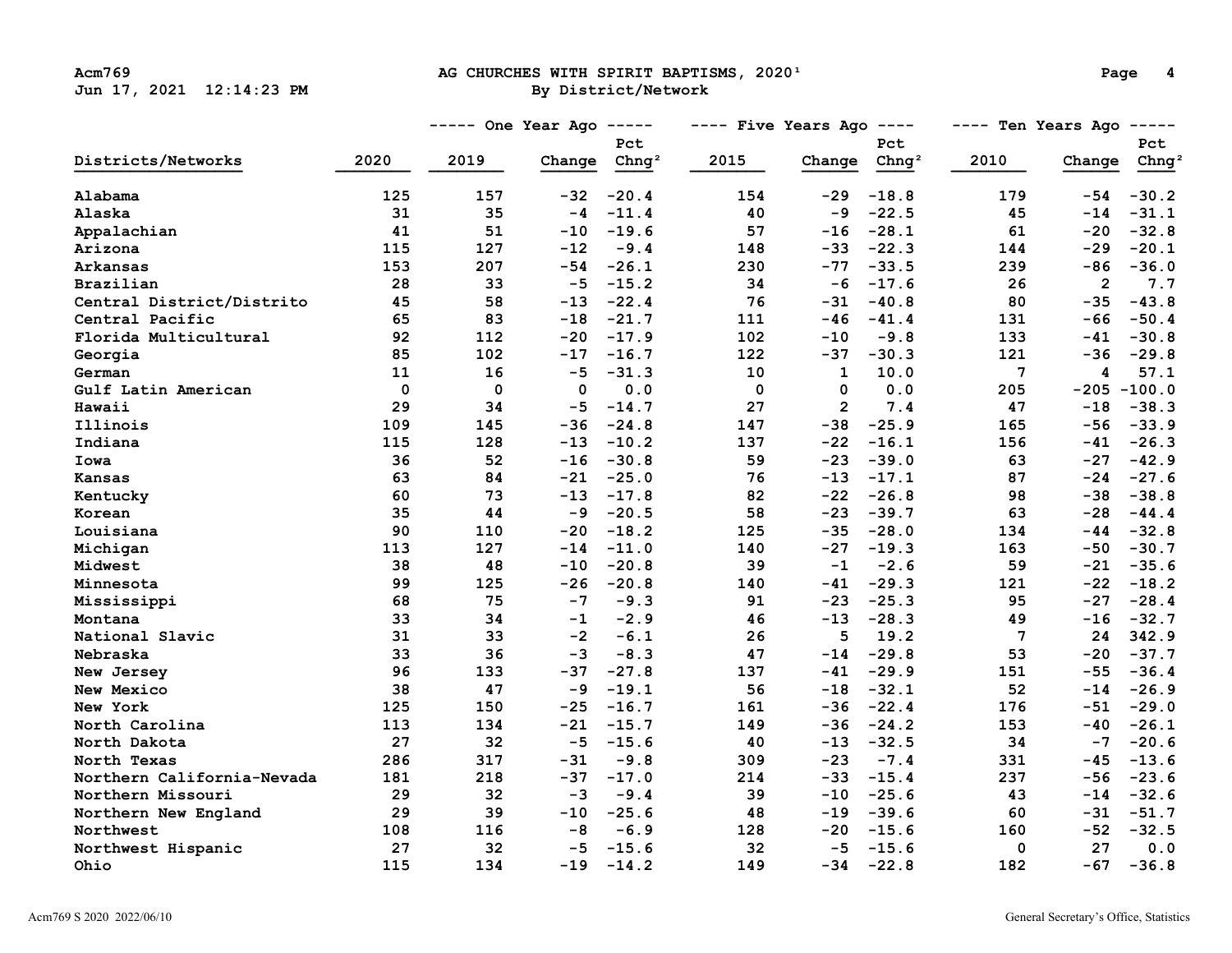# Acm769 **Acm769 AG CHURCHES WITH SPIRIT BAPTISMS, 2020**<sup>1</sup> **Page 5 Page 5 Page 5 Page 9 Page 8 Page 8 Page 8 Page 8 Page 8 Page 8 Page 8 Page 8 Page 8 Page 8 Page 8 Page 8 Page 8 Page 8**

|                            |      | $---$ One Year Ago $---$ |             |                   | $---$ Five Years Ago $---$ |                |               | $---$ Ten Years Ago $---$ |                |                   |
|----------------------------|------|--------------------------|-------------|-------------------|----------------------------|----------------|---------------|---------------------------|----------------|-------------------|
|                            |      |                          |             | <b>Pct</b>        |                            |                | Pct           |                           |                | Pct               |
| Districts/Networks         | 2020 | 2019                     | Change      | Chnq <sup>2</sup> | 2015                       | Change         | $Chnq^2$      | 2010                      | Change         | Chnq <sup>2</sup> |
| Oklahoma                   | 215  | 241                      | -26         | $-10.8$           | 283                        | -68            | $-24.0$       | 217                       | $-2$           | $-0.9$            |
| Oregon                     | 54   | 62                       | $-8$        | $-12.9$           | 90                         | $-36$          | $-40.0$       | 103                       | $-49$          | $-47.6$           |
| Peninsular Florida         | 173  | 187                      | $-14$       | $-7.5$            | 237                        | -64            | $-27.0$       | 243                       | -70            | $-28.8$           |
| Pennsylvania-Delaware      | 150  | 169                      | $-19$       | $-11.2$           | 182                        |                | $-32 -17.6$   | 183                       | -33            | $-18.0$           |
| Potomac                    | 125  | 163                      | -38         | $-23.3$           | 163                        | -38            | $-23.3$       | 171                       | $-46$          | $-26.9$           |
| Puerto Rico                | 90   | 97                       | $-7$        | $-7.2$            | 113                        | $-23$          | $-20.4$       | 106                       | -16            | $-15.1$           |
| Rocky Mountain             | 53   | 62                       | -9          | $-14.5$           | 74                         |                | $-21 - 28.4$  | 78                        | -25            | $-32.1$           |
| Samoan                     | 42   | 42                       | $\mathbf 0$ | 0.0               | 35                         | $\overline{7}$ | 20.0          | $\mathbf{0}$              | 42             | 0.0               |
| Second Korean              | 8    | 10                       | $-2$        | $-20.0$           | 15                         | $-7$           | $-46.7$       | 25                        | $-17$          | $-68.0$           |
| SoCal Network              | 165  | 219                      | -54         | $-24.7$           | 231                        |                | $-66 - 28.6$  | 276                       | -111           | $-40.2$           |
| South Carolina             | 33   | 36                       | $-3$        | $-8.3$            | 51                         | $-18$          | $-35.3$       | 49                        | $-16$          | $-32.7$           |
| South Central Hispanic     | 58   | 74                       | $-16$       | $-21.6$           | 71                         |                | $-13 - 18.3$  | 0                         | 58             | 0.0               |
| South Dakota               | 14   | 19                       | $-5$        | $-26.3$           | 28                         | $-14$          | $-50.0$       | 25                        | $-11$          | $-44.0$           |
| South Texas                | 140  | 167                      | $-27$       | $-16.2$           | 190                        |                | $-50 - 26.3$  | 196                       | -56            | $-28.6$           |
| Southern Idaho             | 24   | 28                       | $-4$        | $-14.3$           | 37                         |                | $-13 - 35.1$  | 37                        | -13            | $-35.1$           |
| Southern Latin             | 30   | 34                       | $-4$        | $-11.8$           | 36                         |                | $-6 - 16.7$   | 0                         | 30             | 0.0               |
| Southern Missouri          | 139  | 174                      | -35         | $-20.1$           | 202                        | -63            | $-31.2$       | 215                       | -76            | $-35.3$           |
| Southern New England       | 81   | 102                      | $-21$       | $-20.6$           | 89                         | $-8$           | $-9.0$        | 97                        | -16            | $-16.5$           |
| Southern Pacific           | 155  | 174                      | $-19$       | $-10.9$           | 173                        | $-18$          | $-10.4$       | 153                       | $\overline{2}$ | 1.3               |
| Southwest                  | 19   | 20                       | $-1$        | $-5.0$            | 32                         | $-13$          | $-40.6$       | 29                        | $-10$          | $-34.5$           |
| Spanish Eastern            | 229  | 269                      | $-40$       | $-14.9$           | 255                        | $-26$          | $-10.2$       | 238                       | -9             | $-3.8$            |
| Tennessee                  | 98   | 115                      | $-17$       | $-14.8$           | 126                        |                | $-28 - 22.2$  | 128                       | $-30$          | $-23.4$           |
| Texas Gulf Hispanic        | 74   | 82                       | $-8$        | $-9.8$            | 77                         | $-3$           | $-3.9$        | 0                         | 74             | 0.0               |
| Texas Louisiana Hispanic   | 52   | 58                       | $-6$        | $-10.3$           | 68                         |                | $-16 -23.5$   | 62                        | $-10$          | $-16.1$           |
| West Florida               | 71   | 87                       | $-16$       | $-18.4$           | 91                         |                | $-20 -22.0$   | 89                        | $-18$          | $-20.2$           |
| West Texas                 | 42   | 49                       | $-7$        | $-14.3$           | 55                         |                | $-13 - 23.6$  | 57                        | $-15$          | $-26.3$           |
| West Texas and Plains      | 40   | 44                       | $-4$        | $-9.1$            | 49                         |                | $-9 - 18.4$   | 0                         | 40             | 0.0               |
| Wisconsin-Northern Michiga | 82   | 113                      | $-31$       | $-27.4$           | 100                        | $-18$          | $-18.0$       | 119                       | $-37$          | $-31.1$           |
| Wyoming                    | 12   | 15                       | $-3$        | $-20.0$           | 26                         |                | $-14 - 53.8$  | 21                        | $-9$           | $-42.9$           |
| Regions                    |      |                          |             |                   |                            |                |               |                           |                |                   |
| Great Lakes                | 553  | 658                      |             | $-105 -16.0$      | 712                        |                | $-159 - 22.3$ | 825                       | -272           | $-33.0$           |
| Gulf                       | 548  | 681                      |             | $-133 - 19.5$     | 774                        |                | $-226 - 29.2$ | 811                       | $-263$         | $-32.4$           |
| Language-East Spanish      | 479  | 560                      | $-81$       | $-14.5$           | 545                        |                | $-66 -12.1$   | 536                       | -57            | $-10.6$           |
| Language-Other             | 155  | 178                      | -23         | $-12.9$           | 178                        |                | $-23 - 12.9$  | 128                       | 27             | 21.1              |
| Language-West Spanish      | 535  | 625                      | -90         | $-14.4$           | 689                        | $-154 -22.4$   |               | 660                       | $-125$         | $-18.9$           |
| North Central              | 320  | 409                      | -89         | $-21.8$           | 453                        | $-133 - 29.4$  |               | 458                       | $-138$         | $-30.1$           |
| Northeast                  | 606  | 756                      |             | $-150 - 19.8$     | 780                        | $-174 -22.3$   |               | 838                       | $-232$         | $-27.7$           |